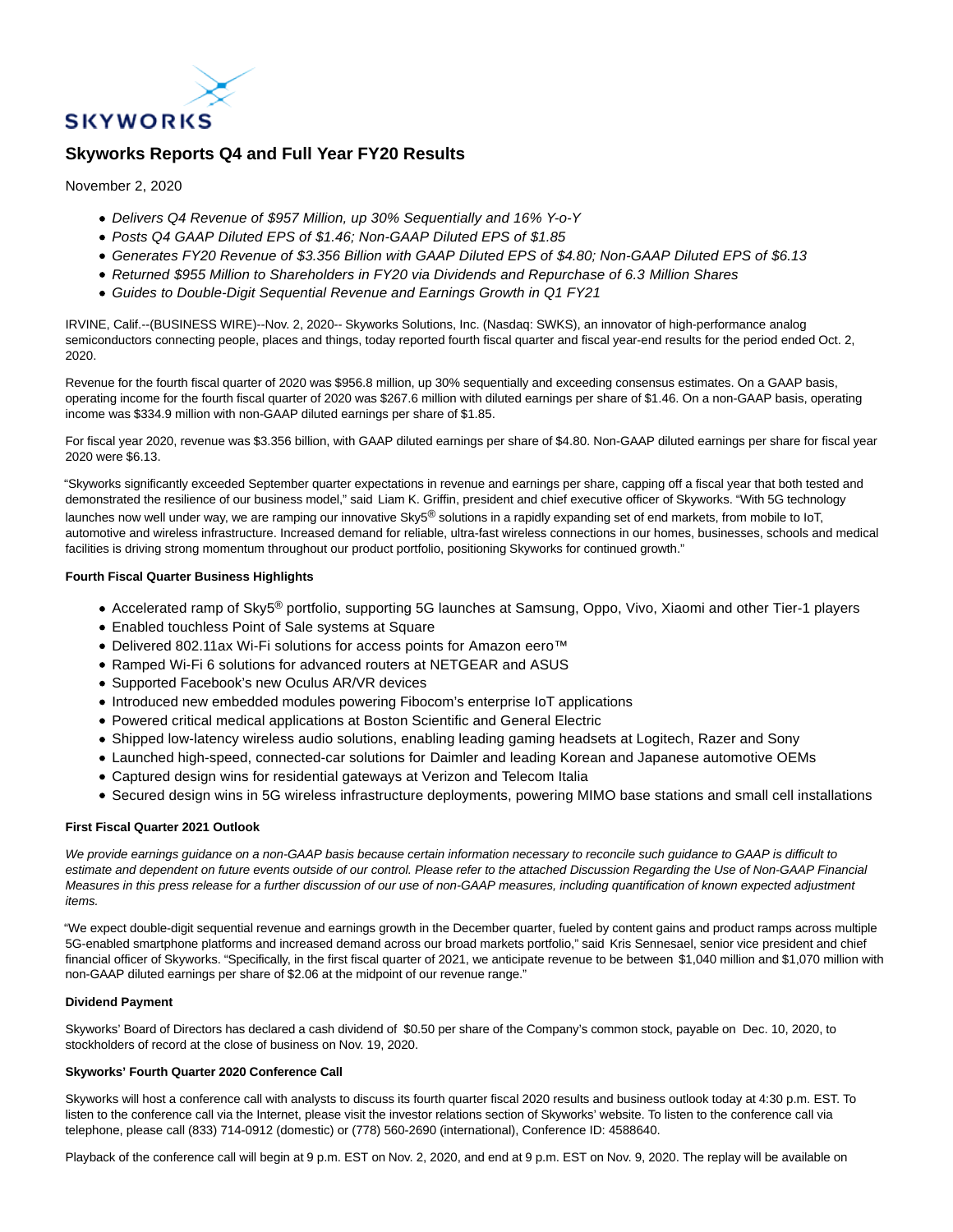Skyworks' website or by calling (800) 585-8367 (domestic) or (416) 621-4642 (international), Conference ID: 4588640.

#### **About Skyworks**

Skyworks Solutions, Inc. is empowering the wireless networking revolution. Our highly innovative analog semiconductors are connecting people, places and things spanning a number of new and previously unimagined applications within the aerospace, automotive, broadband, cellular infrastructure, connected home, industrial, medical, military, smartphone, tablet and wearable markets.

Skyworks is a global company with engineering, marketing, operations, sales and support facilities located throughout Asia, Europe and North America and is a member of the S&P 500<sup>®</sup> and Nasdaq-100<sup>®</sup> market indices (Nasdaq: SWKS). For more information, please visit Skyworks' website at: [www.skyworksinc.com.](https://cts.businesswire.com/ct/CT?id=smartlink&url=http%3A%2F%2Fwww.skyworksinc.com&esheet=52318824&newsitemid=20201102005949&lan=en-US&anchor=www.skyworksinc.com&index=1&md5=cf2bd1ab520b452956634309926eebb8)

#### **Safe Harbor Statement**

This news release includes "forward-looking statements" intended to qualify for the safe harbor from liability established by the Private Securities Litigation Reform Act of 1995. These forward-looking statements include without limitation information relating to the impact of the global COVID-19 pandemic on our business operations and the future results and expectations of Skyworks (e.g., certain projections and business trends, as well as plans for dividend payments and share repurchases). Forward-looking statements can often be identified by words such as "anticipates," "expects," "forecasts," "intends," "believes," "plans," "may," "will" or "continue," and similar expressions and variations or negatives of these words. All such statements are subject to certain risks, uncertainties and other important factors that could cause actual results to differ materially and adversely from those projected and may affect our future operating results, financial position and cash flows.

These risks, uncertainties and other important factors include, but are not limited to: the effects of the global COVID-19 pandemic and the measures taken to limit COVID-19's spread on our business operations and financial condition, including reduced shift staffing in certain of our manufacturing facilities, as well as potential other disruptions to our business, including but not limited to the suspension or restriction of operations at our facilities and third-party supply chain disruptions, that could result from social distancing measures, employee quarantines, restricting certain employees from working or additional actions that may be taken by us, our suppliers and partners or governmental authorities in the jurisdictions in which we operate in an effort to contain the COVID-19 pandemic; the susceptibility of the semiconductor industry and the markets addressed by our, and our customers', products to economic downturns, including as a result of the COVID-19 pandemic; our reliance on several key customers for a large percentage of our sales; delays in the deployment of commercial 5G networks or in consumer adoption of 5G-enabled devices; the risks of doing business internationally, including increased import/export restrictions and controls (e.g., our ability to sell products to Huawei Technologies Co., Ltd. and certain of its affiliates, as well as other specified entities, only pursuant to a limited export license from the U.S. Department of Commerce), imposition of trade protection measures (e.g., tariffs or taxes), security and health risks, possible disruptions in transportation networks, fluctuations in foreign currency exchange rates, and other economic, social, military and geo-political conditions in the countries in which we, our customers or our suppliers operate; the volatility of our stock price; declining selling prices, decreased gross margins, and loss of market share as a result of increased competition; our ability to obtain design wins from customers; changes in laws, regulations and/or policies that could adversely affect our operations and financial results, the economy and our customers' demand for our products, or the financial markets and our ability to raise capital; fluctuations in our manufacturing yields due to our complex and specialized manufacturing processes; our ability to develop, manufacture and market innovative products, avoid product obsolescence, reduce costs in a timely manner, transition our products to smaller geometry process technologies, and achieve higher levels of design integration; the quality of our products and any defect remediation costs; our products' ability to perform under stringent operating conditions; the availability and pricing of third-party semiconductor foundry, assembly and test capacity, raw materials and supplier components; our ability to retain, recruit and hire key executives, technical personnel and other employees in the positions and numbers, with the experience and capabilities, and at the compensation levels needed to implement our business and product plans; the timing, rescheduling or cancellation of significant customer orders and our ability, as well as the ability of our customers, to manage inventory; our ability to prevent theft of our intellectual property, disclosure of confidential information, or breaches of our information technology systems; uncertainties of litigation, including potential disputes over intellectual property infringement and rights, as well as payments related to the licensing and/or sale of such rights; our ability to continue to grow and maintain an intellectual property portfolio and obtain needed licenses from third parties; our ability to make certain investments and acquisitions, integrate companies we acquire, and/or enter into strategic alliances; and other risks and uncertainties, including, but not limited to, those detailed from time to time in our filings with the Securities and Exchange Commission.

The forward-looking statements contained in this news release are made only as of the date hereof, and we undertake no obligation to update or revise the forward-looking statements, whether as a result of new information, future events or otherwise.

Note to Editors: Skyworks and the Skyworks symbol are trademarks or registered trademarks of Skyworks Solutions, Inc., or its subsidiaries in the United States and other countries. Third-party brands and names are for identification purposes only and are the property of their respective owners.

## **SKYWORKS SOLUTIONS, INC.**

#### **UNAUDITED CONSOLIDATED STATEMENTS OF OPERATIONS**

|                                         | Three Months Ended |                                                   | <b>Twelve Months Ended</b> |      |  |
|-----------------------------------------|--------------------|---------------------------------------------------|----------------------------|------|--|
| (in millions, except per share amounts) |                    | October 2, September 27, October 2, September 27, |                            |      |  |
|                                         | 2020               | 2019                                              | 2020                       | 2019 |  |
| Net revenue                             | \$956.8            | 827.4<br>\$                                       | \$3,355.7 \$3,376.8        |      |  |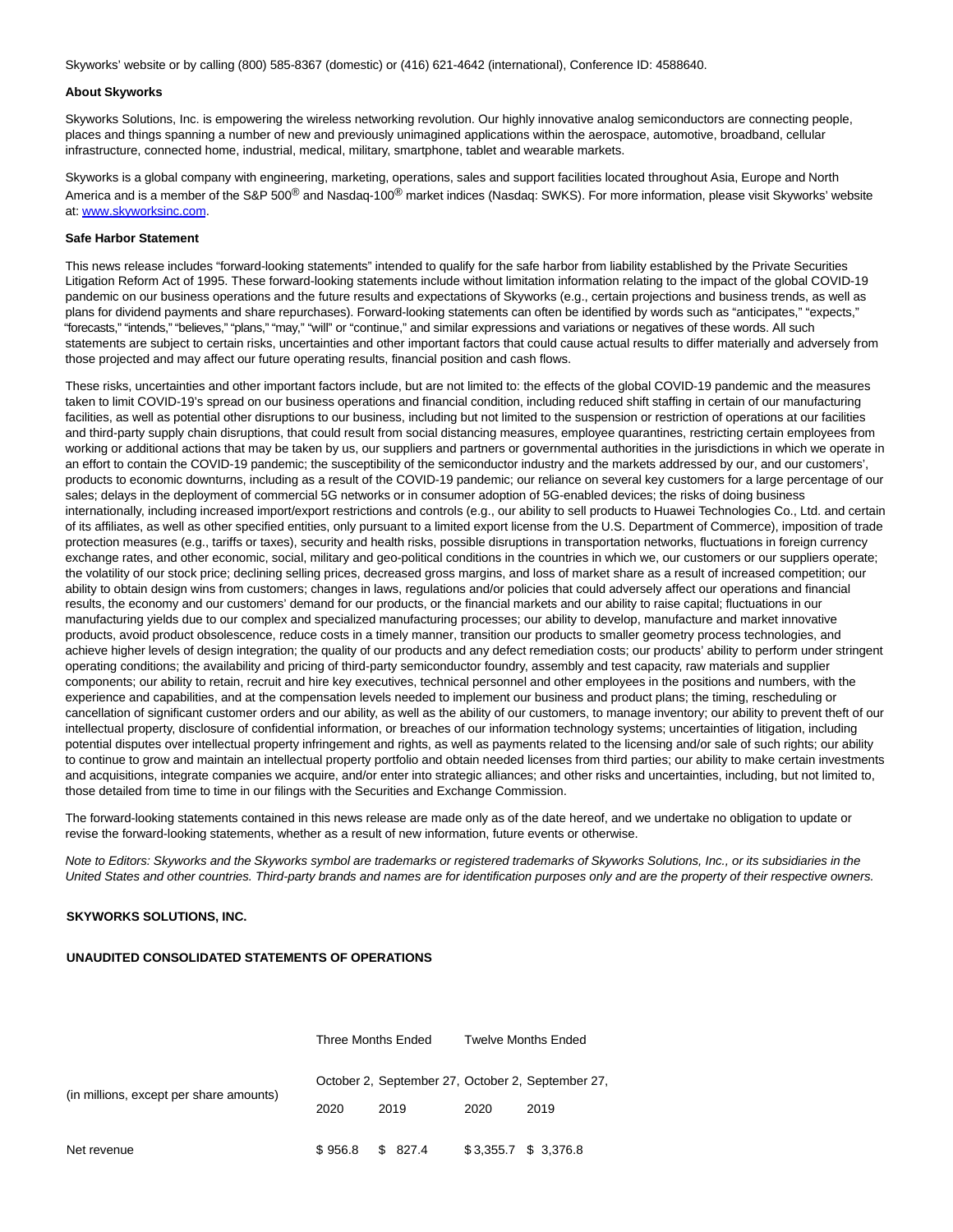| Cost of goods sold                          | 497.9              | 421.4       | 1,742.8            | 1,773.0  |
|---------------------------------------------|--------------------|-------------|--------------------|----------|
| Gross profit                                | 458.9              | 406.0       | 1,612.9            | 1,603.8  |
| Operating expenses:                         |                    |             |                    |          |
| Research and development                    | 126.3              | 106.8       | 464.1              | 424.1    |
| Selling, general and administrative         | 62.2               | 55.8        | 231.4              | 198.3    |
| Amortization of intangibles                 | 2.8                | 4.0         | 11.8               | 22.6     |
| Restructuring, impairment and other charges |                    | 5.5         | 13.8               | 6.8      |
| Total operating expenses                    | 191.3              | 172.1       | 721.1              | 651.8    |
| Operating income                            | 267.6              | 233.9       | 891.8              | 952.0    |
| Other income (expense), net                 | (1.5)<br>$\lambda$ | 0.1         | (0.1)<br>$\lambda$ | 9.0      |
| Income before income taxes                  | 266.1              | 234.0       | 891.7              | 961.0    |
| Provision for income taxes                  | 19.2               | 23.4        | 76.9               | 107.4    |
| Net income                                  | \$246.9            | \$<br>210.6 | \$814.8            | \$ 853.6 |
| Earnings per share:                         |                    |             |                    |          |
| Basic                                       | \$1.48             | \$<br>1.23  | \$4.84             | \$4.92   |
| <b>Diluted</b>                              | \$1.46             | \$<br>1.22  | \$4.80             | \$4.89   |
| Weighted average shares:                    |                    |             |                    |          |
| <b>Basic</b>                                | 166.6              | 171.2       | 168.5              | 173.5    |
| Diluted                                     | 168.6              | 172.2       | 169.9              | 174.5    |

**SKYWORKS SOLUTIONS, INC.**

**UNAUDITED RECONCILIATIONS OF NON-GAAP FINANCIAL MEASURES**

|                   |         | Three Months Ended                                | <b>Twelve Months Ended</b> |           |
|-------------------|---------|---------------------------------------------------|----------------------------|-----------|
| (in millions)     |         | October 2, September 27, October 2, September 27, |                            |           |
|                   | 2020    | 2019                                              | 2020                       | 2019      |
| GAAP gross profit | \$458.9 | \$406.0                                           | \$1.612.9                  | \$1,603.8 |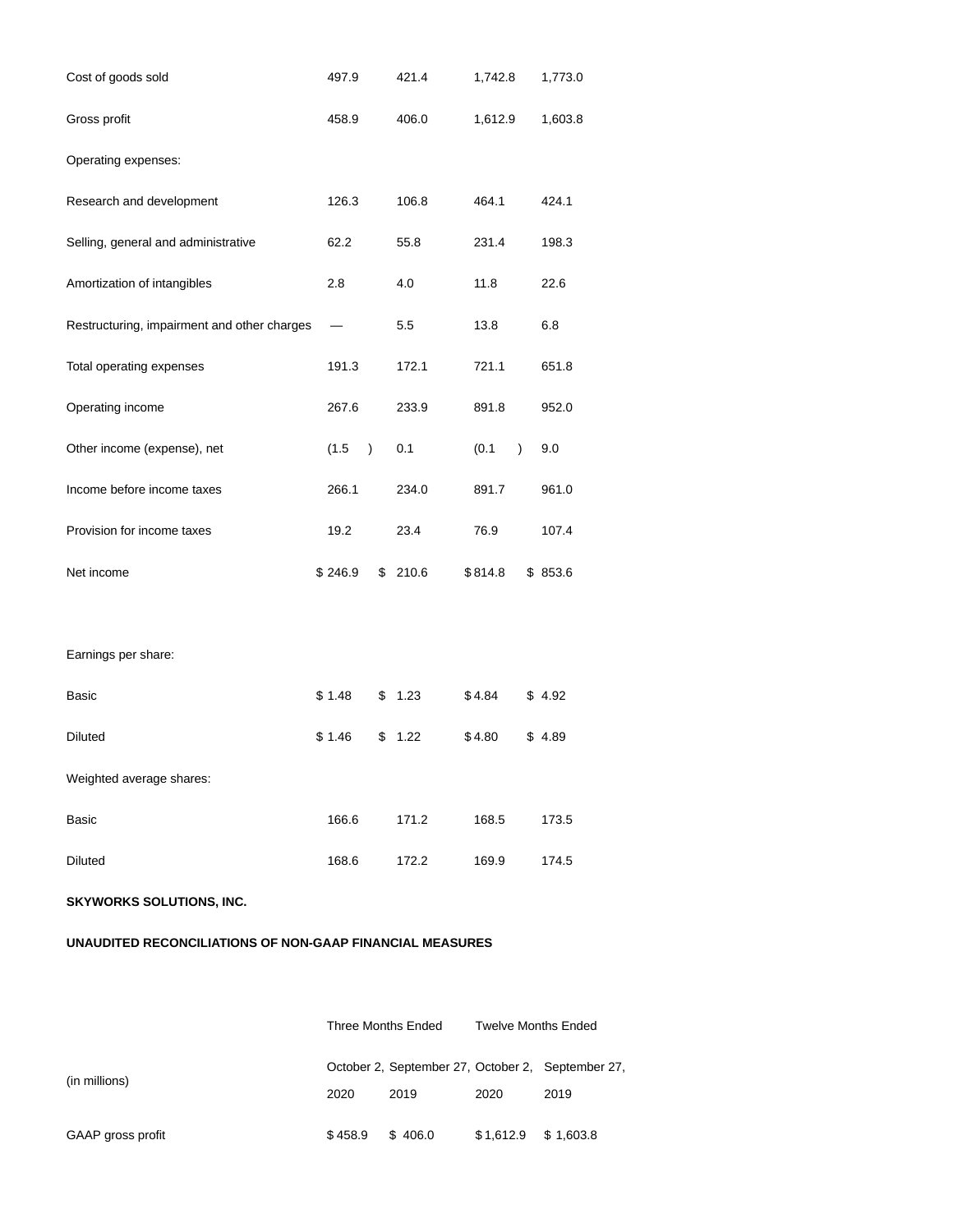| Share-based compensation expense [a]            | 7.2       | 4.8     |      | 23.2      | 13.0      |   |
|-------------------------------------------------|-----------|---------|------|-----------|-----------|---|
| Acquisition-related expenses                    |           |         |      |           | 1.9       |   |
| Amortization of acquisition-related intangibles | 5.2       | 5.9     |      | 24.7      | 21.1      |   |
| Settlements, gains, losses and impairments [b]  | 10.6      | (0.5)   |      | 23.5      | 68.7      |   |
| Restructuring and other charges                 |           |         |      |           | 0.4       |   |
| Non-GAAP gross profit                           | \$481.9   | \$416.2 |      | \$1,684.3 | \$1,708.9 |   |
| GAAP gross margin %                             | 48.0<br>% | 49.1    | %    | 48.1      | %<br>47.5 | % |
| Non-GAAP gross margin %                         | 50.4<br>% | 50.3    | $\%$ | 50.2      | %<br>50.6 | % |

|                                                 | <b>Three Months Ended</b> |  | <b>Twelve Months Ended</b>                        |           |      |           |               |
|-------------------------------------------------|---------------------------|--|---------------------------------------------------|-----------|------|-----------|---------------|
|                                                 |                           |  | October 2, September 27, October 2, September 27, |           |      |           |               |
| (in millions)                                   | 2020                      |  | 2019                                              | 2020      | 2019 |           |               |
| GAAP operating income                           | \$267.6                   |  | \$233.9                                           | \$891.8   |      | \$952.0   |               |
| Share-based compensation expense [a]            | 45.1                      |  | 21.5                                              | 156.6     |      | 80.1      |               |
| Acquisition-related expenses                    |                           |  |                                                   | 1.3       |      | 2.1       |               |
| Amortization of acquisition-related intangibles | 8.0                       |  | 9.9                                               | 36.5      |      | 43.7      |               |
| Settlements, gains, losses and impairments [b]  | 14.2                      |  | 10.3                                              | 41.2      |      | 80.7      |               |
| Restructuring and other charges                 |                           |  | 5.5                                               | 2.0       |      | 7.3       |               |
| Deferred executive compensation (benefit)       |                           |  |                                                   |           |      | (0.1)     | $\mathcal{E}$ |
| Non-GAAP operating income                       | \$334.9                   |  | \$281.1                                           | \$1,129.4 |      | \$1,165.8 |               |
| GAAP operating margin %                         | 28.0 %                    |  | 28.3<br>%                                         | 26.6<br>% |      | 28.2      | $\%$          |
| Non-GAAP operating margin %                     | 35.0 %                    |  | %<br>34.0                                         | 33.7      | %    | 34.5      | %             |

|                 |         | Three Months Ended | <b>Twelve Months Ended</b> |                                                   |
|-----------------|---------|--------------------|----------------------------|---------------------------------------------------|
|                 |         |                    |                            | October 2, September 27, October 2, September 27, |
| (in millions)   | 2020    | 2019               | 2020                       | 2019                                              |
| GAAP net income | \$246.9 | \$210.6            | \$814.8                    | \$853.6                                           |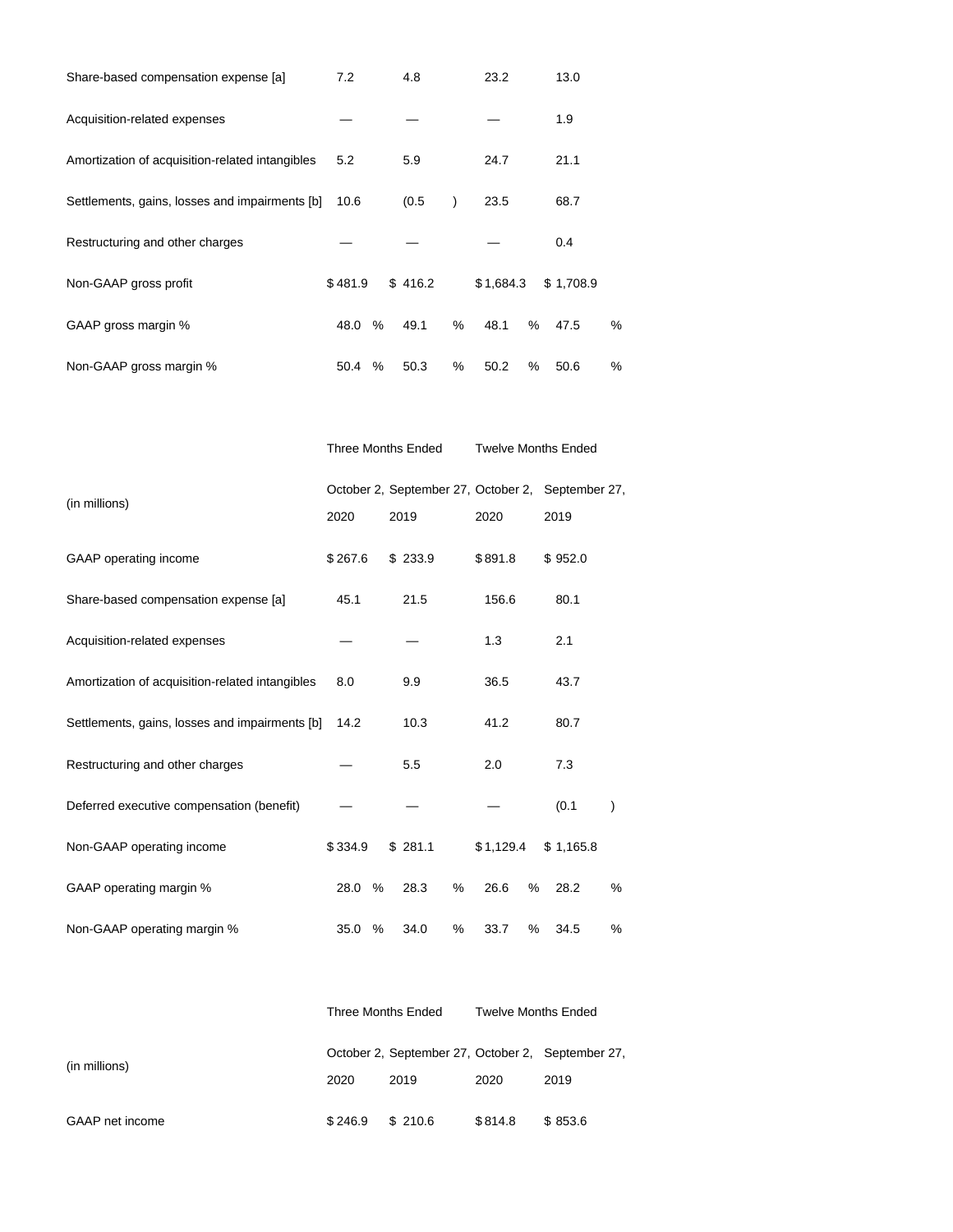| Share-based compensation expense [a]            | 45.1                   | 21.5    | 156.6                   | 80.1      |
|-------------------------------------------------|------------------------|---------|-------------------------|-----------|
| Acquisition-related expenses                    |                        |         | 1.3                     | 2.1       |
| Amortization of acquisition-related intangibles | 8.0                    | 9.9     | 36.5                    | 43.7      |
| Settlements, gains, losses and impairments [b]  | 14.7                   | 12.8    | 43.8                    | 83.2      |
| Restructuring and other charges                 |                        | 5.5     | 2.0                     | 7.3       |
| Deferred executive compensation (benefit)       |                        |         |                         | (0.1)     |
| Tax adjustments                                 | (2.5)<br>$\rightarrow$ | 1.6     | (13.7)<br>$\rightarrow$ | 6.8       |
| Non-GAAP net income                             | \$312.2                | \$261.9 | \$1,041.3               | \$1,076.7 |

|                                                 | <b>Three Months Ended</b> |        | <b>Twelve Months Ended</b> |                                                   |
|-------------------------------------------------|---------------------------|--------|----------------------------|---------------------------------------------------|
|                                                 |                           |        |                            | October 2, September 27, October 2, September 27, |
|                                                 | 2020                      | 2019   | 2020                       | 2019                                              |
| GAAP net income per share, diluted              | \$1.46                    | \$1.22 | \$4.80                     | \$4.89                                            |
| Share-based compensation expense [a]            | 0.27                      | 0.12   | 0.92                       | 0.46                                              |
| Acquisition-related expenses                    |                           |        | 0.01                       | 0.01                                              |
| Amortization of acquisition-related intangibles | 0.05                      | 0.06   | 0.21                       | 0.25                                              |
| Settlements, gains, losses and impairments [b]  | 0.09                      | 0.08   | 0.26                       | 0.48                                              |
| Restructuring and other charges                 |                           | 0.03   | 0.01                       | 0.04                                              |
| Tax adjustments                                 | (0.02)                    | 0.01   | (0.08)<br>$\rightarrow$    | 0.04                                              |
| Non-GAAP net income per share, diluted          | \$1.85                    | \$1.52 | \$6.13                     | \$6.17                                            |

## **SKYWORKS SOLUTIONS, INC. DISCUSSION REGARDING THE USE OF NON-GAAP FINANCIAL MEASURES**

Our earnings release contains some or all of the following financial measures that have not been calculated in accordance with United States Generally Accepted Accounting Principles ("GAAP"): (i) non-GAAP gross profit and gross margin, (ii) non-GAAP operating income and operating margin, (iii) non-GAAP net income, and (iv) non-GAAP diluted earnings per share. As set forth in the "Unaudited Reconciliations of Non-GAAP Financial Measures" table found above, we derive such non-GAAP financial measures by excluding certain expenses and other items from the respective GAAP financial measure that is most directly comparable to each non-GAAP financial measure. Management uses these non-GAAP financial measures to evaluate our operating performance and compare it against past periods, make operating decisions, forecast for future periods, compare our operating performance against peer companies and determine payments under certain compensation programs. These non-GAAP financial measures provide management with additional means to understand and evaluate the operating results and trends in our ongoing business by eliminating certain non-recurring expenses and other items that management believes might otherwise make comparisons of our ongoing business with prior periods and competitors more difficult, obscure trends in ongoing operations or reduce management's ability to make forecasts.

We provide investors with non-GAAP gross profit and gross margin, non-GAAP operating income and operating margin, non-GAAP net income and non-GAAP diluted earnings per share because we believe it is important for investors to be able to closely monitor and understand changes in our ability to generate income from ongoing business operations. We believe these non-GAAP financial measures give investors an additional method to evaluate historical operating performance and identify trends, an additional means of evaluating period-over-period operating performance and a method to facilitate certain comparisons of our operating results to those of our peer companies. We also believe that providing non-GAAP operating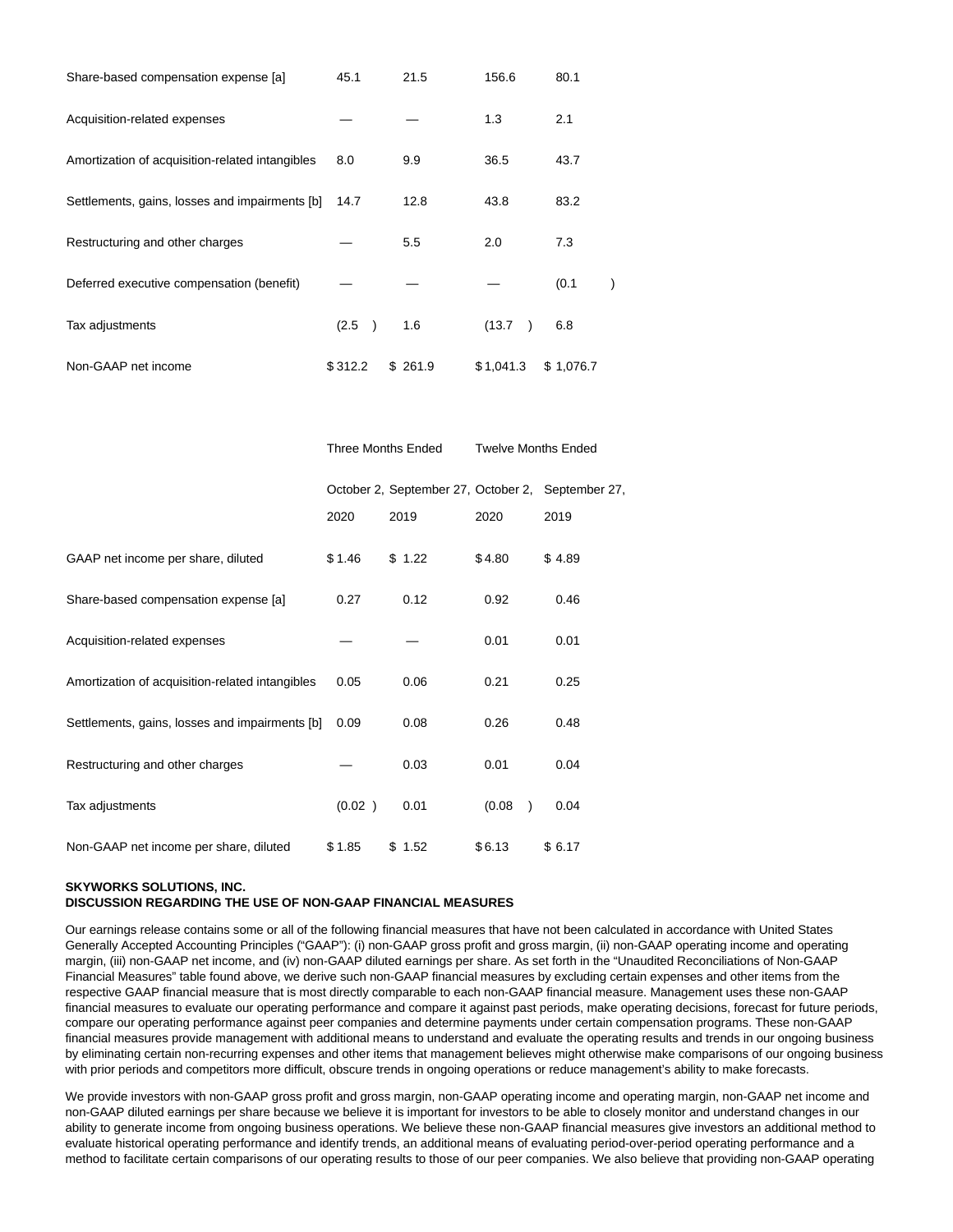income and operating margin allows investors to assess the extent to which our ongoing operations impact our overall financial performance. We further believe that providing non-GAAP net income and non-GAAP diluted earnings per share allows investors to assess the overall financial performance of our ongoing operations by eliminating the impact of share-based compensation expense, acquisition-related expenses, amortization of acquisition-related intangibles, settlements, gains, losses and impairments, restructuring-related charges, certain deferred executive compensation and certain tax items which may not occur in each period presented and which may represent non-cash items unrelated to our ongoing operations. We believe that disclosing these non-GAAP financial measures contributes to enhanced financial reporting transparency and provides investors with added clarity about complex financial performance measures.

We calculate non-GAAP gross profit by excluding from GAAP gross profit, share-based compensation expense, acquisition-related expenses, amortization of acquisition-related intangibles, settlements, gains, losses and impairments, and restructuring-related charges. We calculate non-GAAP operating income by excluding from GAAP operating income, share-based compensation expense, acquisition-related expenses, amortization of acquisition-related intangibles, settlements, gains, losses and impairments, restructuring-related charges, and certain deferred executive compensation. We calculate non-GAAP net income and diluted earnings per share by excluding from GAAP net income and diluted earnings per share, share-based compensation expense, acquisition-related expenses, amortization of acquisition-related intangibles, settlements, gains, losses and impairments, restructuring-related charges, certain deferred executive compensation, and certain tax items. We exclude the items identified above from the respective non-GAAP financial measure referenced above for the reasons set forth with respect to each such excluded item below:

Share-Based Compensation - because (1) the total amount of expense is partially outside of our control because it is based on factors such as stock price volatility and interest rates, which may be unrelated to our performance during the period in which the expense is incurred, (2) it is an expense based upon a valuation methodology premised on assumptions that vary over time, and (3) the amount of the expense can vary significantly between companies due to factors that can be outside of the control of such companies.

Acquisition-Related Expenses - including such items as, when applicable, amortization of acquired intangible assets, fair value adjustments to contingent consideration, fair value charges incurred upon the sale of acquired inventory, and acquisition-related expenses because they are not considered by management in making operating decisions and we believe that such expenses do not have a direct correlation to our future business operations and thereby including such charges does not necessarily reflect the performance of our ongoing operations for the period in which such charges or reversals are incurred.

Restructuring-Related Charges - because these charges have no direct correlation to our future business operations and including such charges or reversals does not necessarily reflect the performance of our ongoing operations for the period in which such charges or reversals are incurred.

Settlements, Gains, Losses and Impairments - because such settlements, gains, losses and impairments (1) are not considered by management in making operating decisions, (2) are infrequent in nature, (3) are generally not directly controlled by management, (4) do not necessarily reflect the performance of our ongoing operations for the period in which such charges are recognized and/or (5) can vary significantly in amount between companies and make comparisons less reliable.

Deferred Executive Compensation - including charges related to any contingent obligation pursuant to an executive severance agreement, because that expense has no direct correlation with our recurring business operations and including such expenses or reversals does not accurately reflect the compensation expense for the period in which incurred.

Certain Income Tax Items - including certain deferred tax charges and benefits that do not result in a current tax payment or tax refund and other adjustments, including but not limited to, items unrelated to the current fiscal year or that are not indicative of our ongoing business operations.

The non-GAAP financial measures presented in the table above should not be considered in isolation and are not an alternative for the respective GAAP financial measure that is most directly comparable to each such non-GAAP financial measure. Investors are cautioned against placing undue reliance on these non-GAAP financial measures and are urged to review and consider carefully the adjustments made by management to the most directly comparable GAAP financial measures to arrive at these non-GAAP financial measures. Non-GAAP financial measures may have limited value as analytical tools because they may exclude certain expenses that some investors consider important in evaluating our operating performance or ongoing business performance. Further, non-GAAP financial measures are likely to have limited value for purposes of drawing comparisons between companies as a result of different companies potentially calculating similarly titled non-GAAP financial measures in different ways because non-GAAP measures are not based on any comprehensive set of accounting rules or principles.

Our earnings release contains forward-looking estimates of non-GAAP diluted earnings per share for the first quarter of our 2021 fiscal year ("Q1 2021"). We provide this non-GAAP measure to investors on a prospective basis for the same reasons (set forth above) that we provide it to investors on a historical basis. We are unable to provide a reconciliation of our forward-looking estimate of Q1 2021 GAAP diluted earnings per share to a forward-looking estimate of Q1 2021 non-GAAP diluted earnings per share because certain information needed to make a reasonable forward-looking estimate of GAAP diluted earnings per share for Q1 2021 (other than estimated share-based compensation expense of \$0.25 to \$0.30 per diluted share, estimated amortization of intangibles of \$0.04 to \$0.06 per diluted share and certain tax items of -\$0.05 to \$0.05 per diluted share) is difficult to predict and estimate and is often dependent on future events that may be uncertain or outside of our control. Such events may include unanticipated changes in our GAAP effective tax rate, unanticipated one-time charges related to asset impairments (fixed assets, inventory, intangibles or goodwill), unanticipated acquisition-related expenses, unanticipated settlements, gains, losses and impairments and other unanticipated non-recurring items not reflective of ongoing operations. The probable significance of these unknown items, in the aggregate, is estimated to be in the range of \$0.00 to \$0.10 in quarterly earnings per diluted share on a GAAP basis. Our forward-looking estimates of both GAAP and non-GAAP measures of our financial performance may differ materially from our actual results and should not be relied upon as statements of fact.

These charges represent expense recognized in accordance with ASC 718 - Compensation, Stock Compensation. For the three months ended October 2, 2020, approximately \$7.2 million, \$19.8 million and \$18.1 million were included in cost of goods sold, research and development

[a] expense and selling, general and administrative expense, respectively. For the fiscal year ended October 2, 2020, approximately \$23.2 million, \$68.7 million and \$64.7 million were included in cost of goods sold, research and development expense and selling, general and administrative expense, respectively.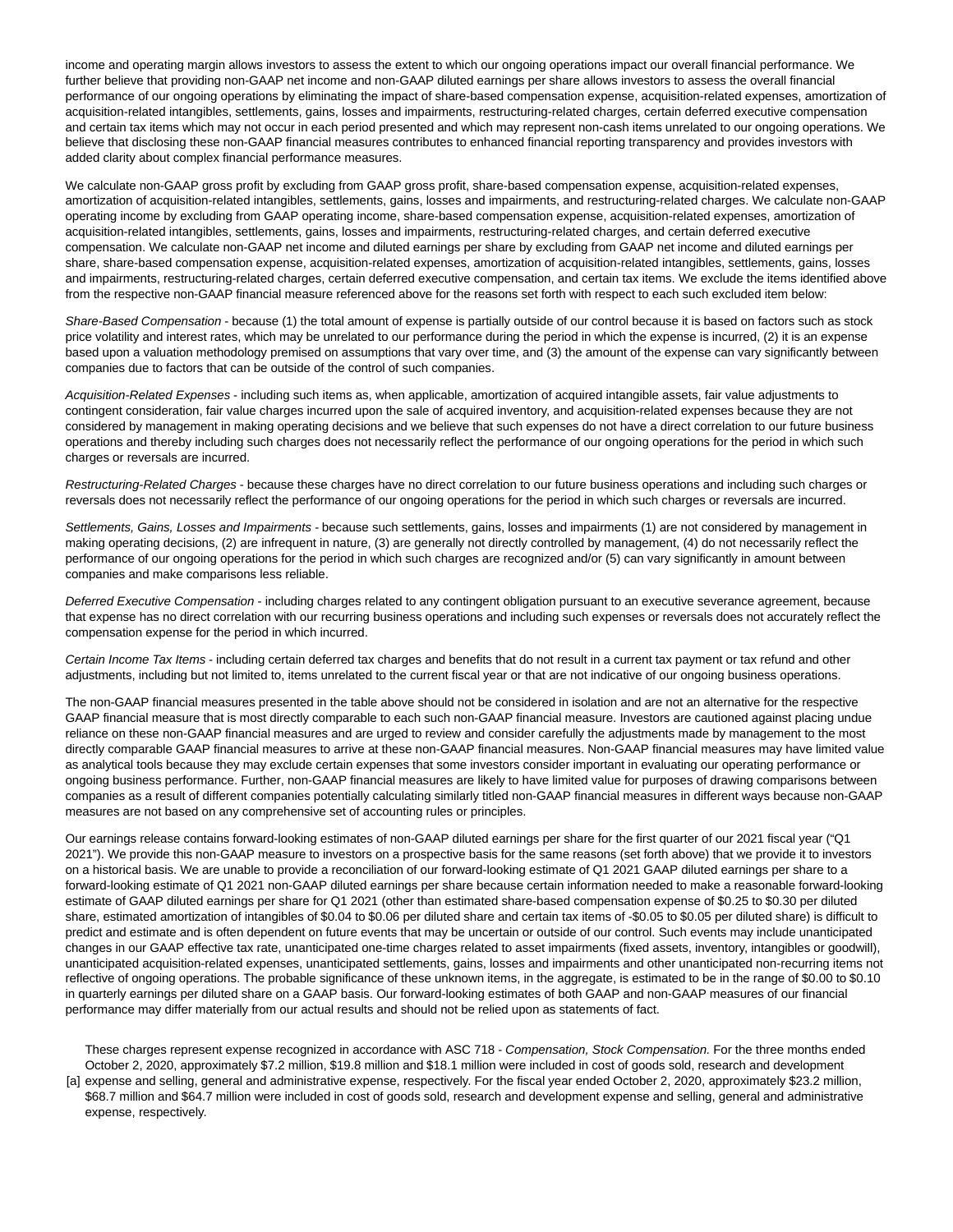For the three months ended September 27, 2019, approximately \$4.8 million, \$9.7 million and \$7.0 million were included in cost of goods sold, research and development expense and selling, general and administrative expense, respectively. For the fiscal year ended September 27, 2019, approximately \$13.0 million, \$41.6 million and \$25.5 million were included in cost of goods sold, research and development expense and selling, general and administrative expense, respectively.

[b] During the three months ended October 2, 2020, the Company incurred \$14.7 million in non-recurring charges primarily consisting of inventoryrelated charges due to lower expected demand as a result of the U.S. Department of Commerce changing its rules regarding the shipment of foreign direct products to Huawei Technologies Co., Ltd. and certain of its affiliates (collectively, "Huawei"), resulting in the resumed suspension of shipments to Huawei.

During the fiscal year ended October 2, 2020, the Company incurred \$43.8 million in non-recurring charges consisting primarily of a \$23.4 million production utilization charge due to the suspension of the Company's operations in Mexicali, Mexico, for approximately two weeks pursuant to an order by the government of the state of Baja California, Mexico, designed to mitigate the spread of COVID-19, as well as a \$9.8 million impairment charge on its intangible assets. The \$14.7 million charge taken during the three months ended October 2, 2020, was partially offset by non-recurring benefits during the fiscal year consisting of inventory-related charges that were reversed as we settled supplier purchasing commitments that were booked in prior periods as a result of the U.S. Bureau of Industry and Security of the U.S. Department of Commerce placing Huawei on the Bureau's Entity List.

During the three months and fiscal year ended September 27, 2019, the Company incurred \$12.8 million and \$83.2 million in non-recurring charges, respectively. During the three months ended September 27, 2019, the \$12.8 million in charges primarily related to losses on the disposition of assets. During the fiscal year ended September 27, 2019, the \$83.2 million in charges included \$70.4 million consisting primarily of inventory-related charges due to lower expected demand as a result of the U.S. Bureau of Industry and Security of the U.S. Department of Commerce placing Huawei on the Bureau's Entity List.

#### **SKYWORKS SOLUTIONS, INC.**

## **UNAUDITED CONDENSED CONSOLIDATED BALANCE SHEETS**

| (in millions)                                            |                     | October 2, September 27, |  |  |
|----------------------------------------------------------|---------------------|--------------------------|--|--|
|                                                          | 2020                | 2019                     |  |  |
| <b>Assets</b>                                            |                     |                          |  |  |
| Cash, cash equivalents and marketable securities \$980.0 |                     | \$1,082.2                |  |  |
| Accounts receivable, net                                 | 393.6               | 465.3                    |  |  |
| Inventory                                                | 806.0               | 609.7                    |  |  |
| Property, plant and equipment, net                       | 1,249.5             | 1,205.6                  |  |  |
| Goodwill and intangible assets, net                      | 1,243.3             | 1,297.7                  |  |  |
| Other assets                                             | 434.3               | 179.1                    |  |  |
| <b>Total assets</b>                                      | \$5,106.7 \$4,839.6 |                          |  |  |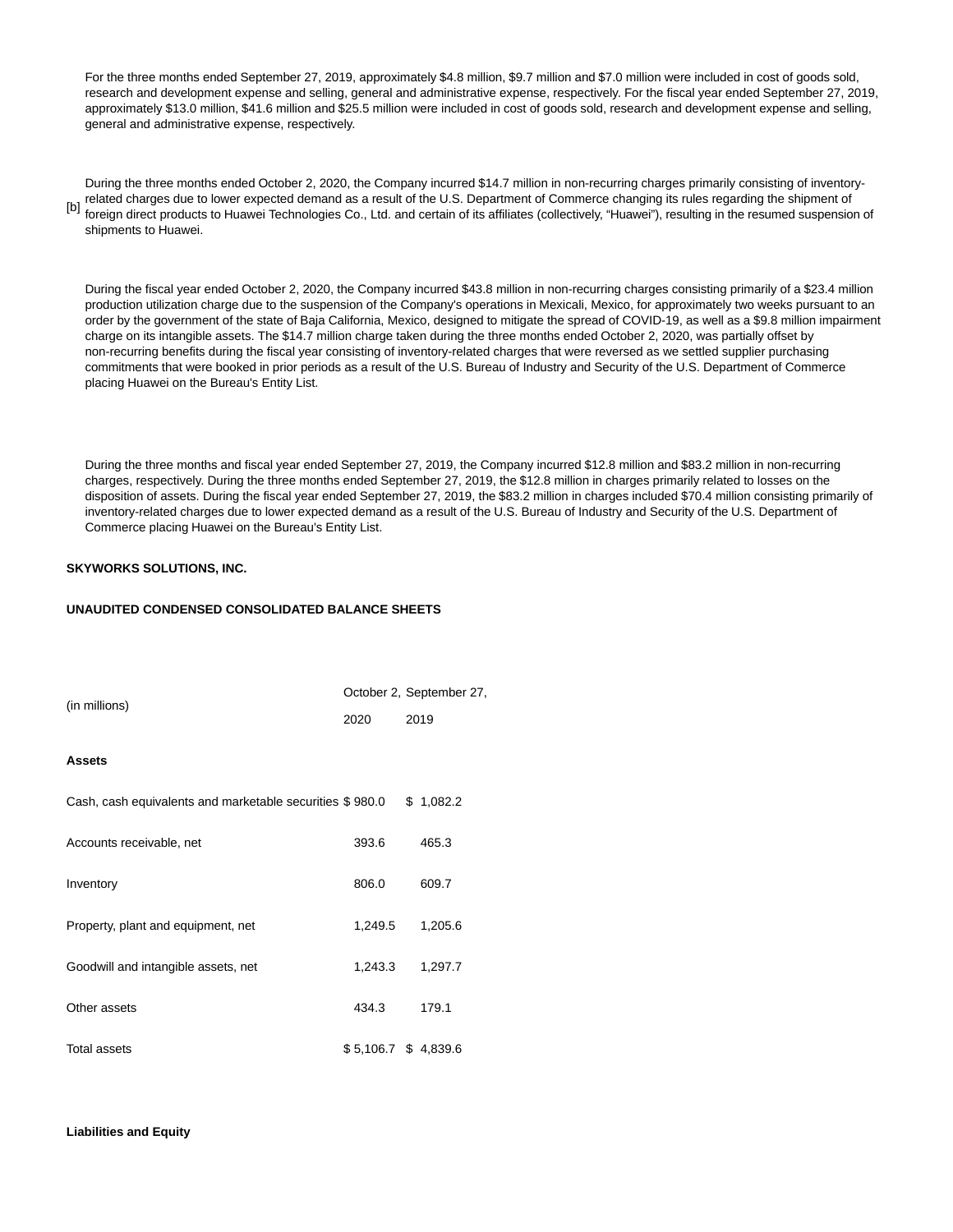| Accounts payable              | \$226.9             | \$190.5 |
|-------------------------------|---------------------|---------|
| Accrued and other liabilities | 715.6               | 526.8   |
| Stockholders' equity          | 4.164.2             | 4.122.3 |
| Total liabilities and equity  | \$5,106.7 \$4,839.6 |         |

## **SKYWORKS SOLUTIONS, INC.**

# **UNAUDITED CONSOLIDATED STATEMENTS OF CASH FLOWS**

|                                                                                   | <b>Three Months Ended</b> |                     | <b>Twelve Months Ended</b> |                                                   |  |
|-----------------------------------------------------------------------------------|---------------------------|---------------------|----------------------------|---------------------------------------------------|--|
| (in millions)                                                                     |                           |                     |                            | October 2, September 27, October 2, September 27, |  |
|                                                                                   | 2020                      | 2019                | 2020                       | 2019                                              |  |
| Cash flow from operating activities                                               |                           |                     |                            |                                                   |  |
| Net income                                                                        | \$246.9                   | \$210.6             | \$814.8                    | \$853.6                                           |  |
| Adjustments to reconcile net income to net cash provided by operating activities: |                           |                     |                            |                                                   |  |
| Share-based compensation                                                          | 45.0                      | 21.5                | 156.6                      | 80.1                                              |  |
| Depreciation                                                                      | 80.1                      | 79.5                | 318.3                      | 314.9                                             |  |
| Amortization of intangible assets, including inventory step-up                    | 10.7                      | 13.4                | 46.0                       | 56.7                                              |  |
| Deferred income taxes                                                             | (12.7)                    | 6.0                 | (14.5)<br>$\lambda$        | (6.1)<br>$\lambda$                                |  |
| Asset impairment charges                                                          |                           |                     | 11.8                       |                                                   |  |
| Changes in fair value of contingent consideration                                 |                           |                     |                            | (3.1)<br>$\lambda$                                |  |
| Other, net                                                                        | 0.9                       | 16.7                | 3.8                        | 16.8                                              |  |
| Changes in operating assets:                                                      |                           |                     |                            |                                                   |  |
| Receivables, net                                                                  | (47.5)                    | 92.5                | 71.7                       | 190.5                                             |  |
| Inventory                                                                         | (106.8)                   | (29.9)<br>$\lambda$ | (190.4)                    | (119.6)<br>$\lambda$                              |  |
| Accounts payable                                                                  | 48.3                      | (8.5)<br>$\lambda$  | 61.1                       | (33.0)<br>$\lambda$                               |  |
| Other current and long-term assets and liabilities                                | 2.1                       | 15.2                | (74.7)<br>$\rightarrow$    | 16.6                                              |  |
| Net cash provided by operations                                                   | 267.0                     | 417.0               | 1,204.5                    | 1,367.4                                           |  |

**Cash flow from investing activities**